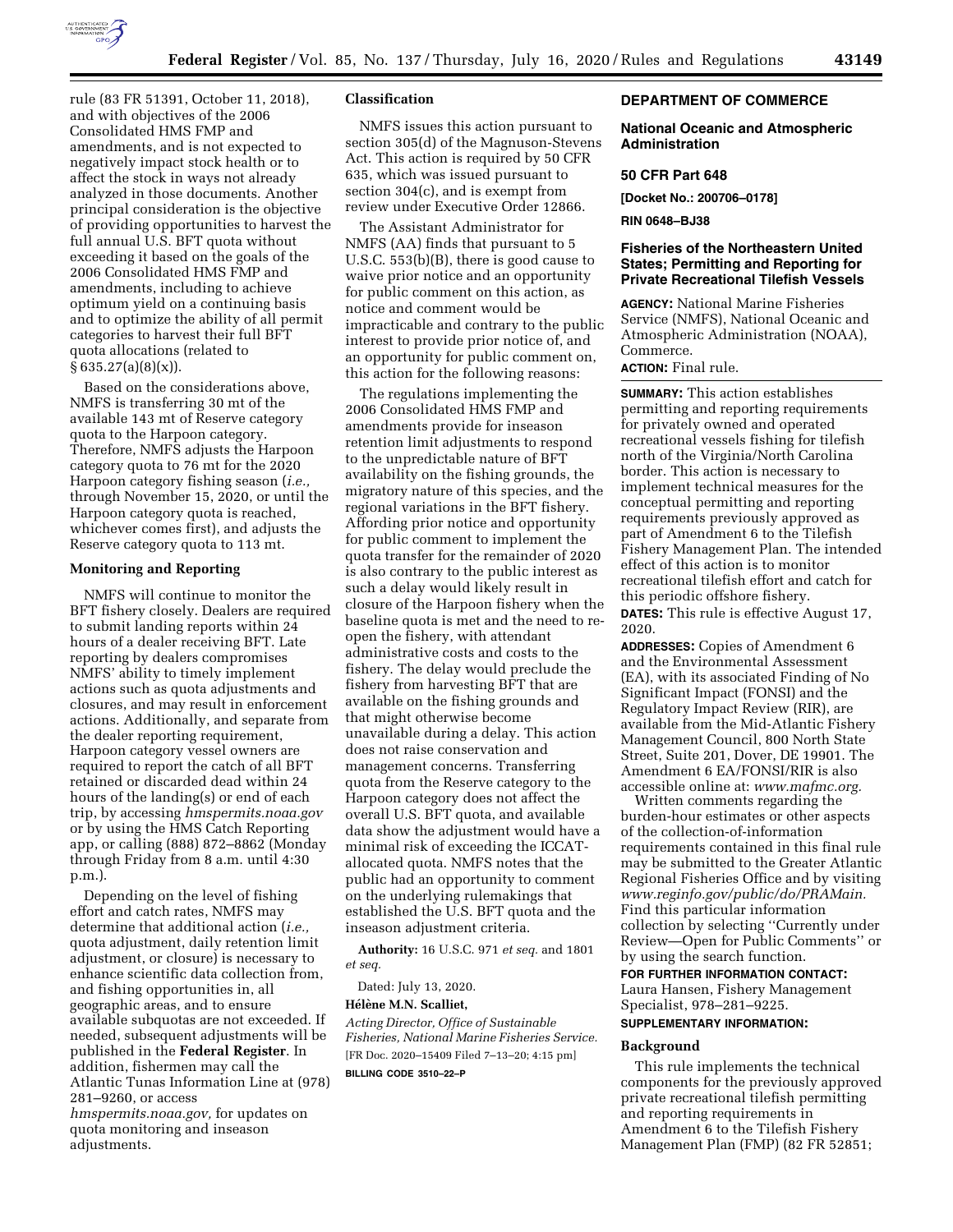November 15, 2017). The Mid-Atlantic Fishery Management Council developed these measures for the tilefish fishery in Federal waters north of the Virginia/ North Carolina border, consistent with the requirements of the Magnuson-Stevens Fishery Conservation and Management Act (Magnuson-Stevens Act). On January 29, 2020, we published a proposed rule (85 FR 5186) and solicited comments on the proposed measures for a 30-day period that ended on February 28, 2020.

We reviewed all comments received during this comment period. See Comments and Responses section for more information.

## **Permitting and Reporting Requirements**

With this rule, private recreational vessel owners are required to obtain a Federal vessel permit to fish for and/or retain golden or blueline tilefish in the mid-Atlantic, as recommended by the Council and approved as part of Amendment 6.

Any vessel that intends to fish for golden and/or blueline tilefish must obtain a Federal private recreational tilefish vessel permit before taking a trip. Tilefish retained on recreational trips may only be kept for personal consumption and may not be sold or bartered. Private recreational tilefish anglers may apply for the permit on the Greater Atlantic Regional Fisheries Office (GARFO) website (*[https://](https://www.fisheries.noaa.gov/about/greater-atlantic-regional-fisheries-office) [www.fisheries.noaa.gov/about/greater](https://www.fisheries.noaa.gov/about/greater-atlantic-regional-fisheries-office)[atlantic-regional-fisheries-office](https://www.fisheries.noaa.gov/about/greater-atlantic-regional-fisheries-office)*). The GARFO website has a link to the Fish Online system, where applicants will create a username and password, fill out the required information, and submit their application. Applicants will be required to provide the following information: Vessel name; owner name or name of the owner's authorized representative; mailing address and telephone number; USCG documentation number and a copy of the vessel's current USCG documentation or, for a vessel not required to be documented under title 46 U.S.C., the vessel's state registration number and a copy of the current state registration; and any other information required by the Regional Administrator. Once the application has been processed, the permit will be available to print from the computer and/or a paper copy can be mailed to the applicant. There will be no cost to obtain the private recreational tilefish vessel permit. Permits must be renewed annually.

Private recreational tilefish vessels will also be required to submit electronic vessel trip reports (eVTR) for any trip targeting tilefish through a

NMFS-approved electronic reporting system. There are several platforms available to submit electronic reports including SAFIS's eTrips, and GARFO's Fish Online. Fish Online is a system with both browser-based and mobile application versions available and is the recommended method to submit reports. Additionally, once a permit is issued to a vessel through the Fish Online system, the permit holder may use the same username and password to log on to either the Fish Online browser or app to submit their eVTR. The following information will be required to submit an eVTR for a private recreational tilefish trip: Vessel name; USCG documentation number (or state registration number, if undocumented); permit number; date/time sailed; date/ time landed; trip type; number of anglers; species caught; gear fished; quantity and size of gear; soak time; depth; chart area; latitude/longitude where fishing occurred; count of individual golden and blueline tilefish landed or discarded; and port and state landed. The 24-hour submission requirement is consistent with the requirement for Highly Migratory Species (HMS) permit holders, because we expect some anglers may hold both permits.

This action does not change the regulations for tilefish party/charter vessels and will apply to anglers using a personal vessel to fish for and/or retain blueline or golden tilefish. However, this may be the same vessel that is used in for-hire or commercial fisheries on other trips. This is a separate permit that will be required if a boat fishes privately (not taking paying clients) for tilefish. Fish retained on a recreational trip may only be kept for personal consumption and may not be sold or bartered.

#### **Comments and Responses**

We received 27 comments during the proposed rule. Fourteen commenters supported and 12 opposed the new measures. One comment was not relevant to this action and was forwarded to staff that work with Atlantic bluefin tuna. The commenters opposed to the permitting and reporting requirements said the measures were overly burdensome, unfairly targeted recreational fishermen, were duplicative with requirements for HMS, and there are costs associated with obtaining the proper equipment to report. Several commenters also noted their dissatisfaction with the different bag limits between the recreational and commercial sectors; however, that issue is not related to this action.

We do understand the requirements for private recreational fishermen to obtain a permit and submit reports are new concepts in our region and that they require extra effort. We will be conducting outreach and education to minimize confusion and assist private recreational fishermen with obtaining a permit and understanding the reporting forms. The permitting and reporting requirements will help to gather necessary recreational tilefish catch and effort data that are not currently captured through dockside interviews and/or angler phone surveys. These data are critical to the Council's efforts to manage effectively both blueline and golden tilefish.

There is no cost to obtain the private recreational tilefish vessel permit, and there are no postage costs associated with the permit or the eVTR because both will be submitted electronically. We estimate that the initial private recreational tilefish permit applications would take an average of 45 minutes to complete and an average of 5 minutes to complete the eVTR. We expect that private recreational fishermen already have a smartphone, computer, or tablet to obtain the Federal private recreational tilefish vessel permit and submit their electronic trip report. Additionally, many vessels that are fishing offshore for tilefish are likely equipped with a Global Positioning System to provide location information for the reports. This is because the tilefish fishery occurs offshore, typically in waters 50–100 miles (80–160 kilometers) from shore, and most vessels venturing that far have electronic navigational capabilities.

We did explore using existing HMS permitting and reporting systems for tilefish. This was not adopted because HMS permits and reporting data are managed in a separate database from our region, tilefish are not migratory species, and the HMS permit is a coast wide permit, where this permit covers waters north of the Virginia/North Carolina line. In response to the comments relating to duplication of permit requirements, if a vessel has an HMS permit and the private recreational tilefish permit there may be some duplication as they report certain highly migratory species caught through the HMS report system, then report all catch through our eVTR system. This duplication should only be temporary as we are working on a ''one-stop shop'' reporting system that will allow one report to meet the requirements from GARFO, HMS, and the Southeast Regional Office. This long-term solution is under development, but will not be ready by the time these tilefish private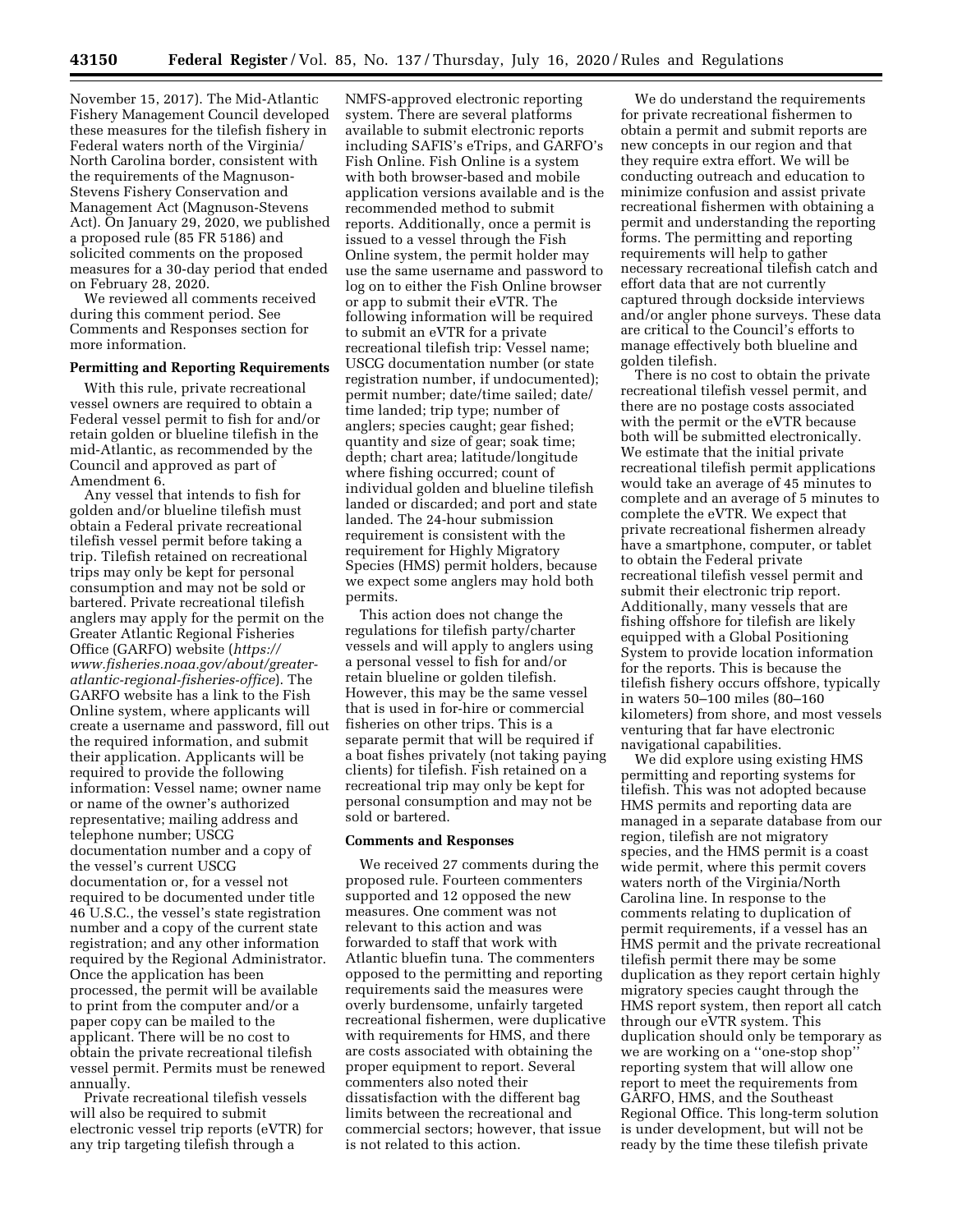recreational measures are due to be implemented.

#### **Changes From the Proposed Rule**

There are no changes to the measures from the proposed rule.

## **Classification**

The Administrator, Greater Atlantic Region, NMFS, determined that this action is necessary for the conservation and management of the tilefish fishery and that it is consistent with the Magnuson-Stevens Fishery Conservation and Management Act and other applicable laws.

This final rule has been determined to be not significant for purposes of Executive Order 12866.

This final rule is not an Executive Order 13771 regulatory action, because this rule is not significant under Executive Order 12866.

The Chief Counsel for Regulation of the Department of Commerce certified to the Chief Counsel for Advocacy of the Small Business Administration during the proposed rule stage that this action would not have a significant economic impact on a substantial number of small entities. The factual basis for the certification was published in the proposed rule and is not repeated here. No comments were received regarding this certification. As a result, a regulatory flexibility analysis was not required and none was prepared.

This final rule contains two collection-of-information requirements subject to the Paperwork Reduction Act (PRA) and which have been approved by the Office of Management and Budget (OMB) under the PRA. NMFS has submitted these requirements to OMB for approval under control number 0648–0202 and 0648–0212.

The public reporting burden for initial private recreational tilefish permit applications is estimated to average 45 minutes per response, including the time for reviewing instructions, searching existing data sources, gathering and maintaining the data needed, and completing and reviewing the collection of information. Public reporting burden for private recreational tilefish vessel trip reports is estimated to average 5 minutes per response. Public comment is sought regarding: Whether this proposed collection of information is necessary for the proper performance of the functions of the agency, including whether the information shall have practical utility; the accuracy of the burden estimate; ways to enhance the quality, utility, and clarity of the information to be collected; and ways to minimize the burden of the collection of information, including through the use

of automated collection techniques or other forms of information technology. Send comments on these or any other aspects of the collection of information to GARFO at the **ADDRESSES** above, and to OIRA by visiting *[www.reginfo.gov/](http://www.reginfo.gov/public.do/PRAMain)  [public.do/PRAMain.](http://www.reginfo.gov/public.do/PRAMain)* Find this particular information collection by selecting ''Currently under Review—Open for Public Comments'' or by using the search function. Notwithstanding any other provision of the law, no person is required to respond to, and no person shall be subject to penalty for failure to comply with, a collection of information subject to the requirements of the PRA, unless that collection of information displays a currently valid OMB Control Number.

## **List of Subjects in 50 CFR Part 648**

Fisheries, Fishing, Reporting and recordkeeping requirements.

Dated: July 6, 2020.

#### **Samuel D. Rauch III,**

*Deputy Assistant Administrator for Regulatory Programs, National Marine Fisheries Service.* 

For the reasons set out in the preamble, 50 CFR part 648 is amended as follows:

## **PART 648—FISHERIES OF THE NORTHEASTERN UNITED STATES**

■ 1. The authority citation for part 648 continues to read as follows:

**Authority:** 16 U.S.C. 1801 *et seq.* 

■ 2. In § 648.4, add paragraphs (a)(12)(iii) and  $(c)(2)(i)(A)$  through (B) to read as follows:

### **§ 648.4 Vessel permits.**

# $(a) * * * *$

 $(12) * * * *$ 

(iii) *Private recreational vessel permits.* Any private recreational vessel must have been issued, under this part, a Federal recreational tilefish vessel permit to fish for, possess, or land either golden tilefish or blueline tilefish in the Tilefish Management Unit. Such vessel must observe the recreational possession limits as specified at § 648.296 and the prohibition on sale.

\* \* \* \* \*

(c) \* \* \*

 $(2) * * * *$  $\int$ i)'\* \* \*

(A) An application for a private recreational tilefish permit issued under this section, in addition to the information specified in paragraph (c)(1) of this section, also must contain at least the following information, and any other information required by the Regional Administrator: Vessel name, owner name or name of the owner's

authorized representative; mailing address and telephone number; USCG documentation number and a copy of the vessel's current USCG documentation or, for a vessel not required to be documented under title 46 U.S.C., the vessel's state registration number and a copy of the current state registration.

(B) [Reserved]

\* \* \* \* \*

■ 3. In § 648.7, revise paragraphs  $(b)(1)(i)$  and  $(b)(1)(iii)$  and add paragraphs  $(b)(1)(iv)$  and  $(f)(2)(iv)$  to read as follows:

### **§ 648.7 Recordkeeping and reporting requirements.**

- \* \* \* \* \*
- (b) \* \* \*  $(1) * * * *$
- 

(i) *General.* The reporting requirements specified in this paragraph  $(b)(1)(i)$  for an owner or operator of a vessel fishing for, possessing, or landing Atlantic chub mackerel are effective through December 31, 2020. If authorized in writing by the Regional Administrator, a vessel owner or operator may submit reports electronically, for example by using a VMS or other media. Except for vessel owners or operators fishing under a surfclam or ocean quahog permit, or fishing under a private recreational tilefish permit, the owner or operator of any vessel issued a valid permit or eligible to renew a limited access permit under this part must:

(A) Maintain on board the vessel, and submit, an accurate fishing log report for each fishing trip, regardless of species fished for or taken, on forms supplied by or approved by the Regional Administrator.

(B) If authorized in writing by the Regional Administrator, a vessel owner or operator may submit reports electronically, for example by using a VMS or other media.

(C) At least the following information and any other information required by the Regional Administrator must be provided:

(*1*) Vessel name;

(*2*) USCG documentation number (or state registration number, if undocumented);

- (*3*) Permit number;
- (*4*) Date/time sailed;
- (*5*) Date/time landed;
- (*6*) Trip type;
- (*7*) Number of crew;
- 
- (*8*) Number of anglers (if a charter or party boat);
- (*9*) Gear fished;
- (*10*) Quantity and size of gear;
- (*11*) Mesh/ring size;
- (*12*) Chart area fished;